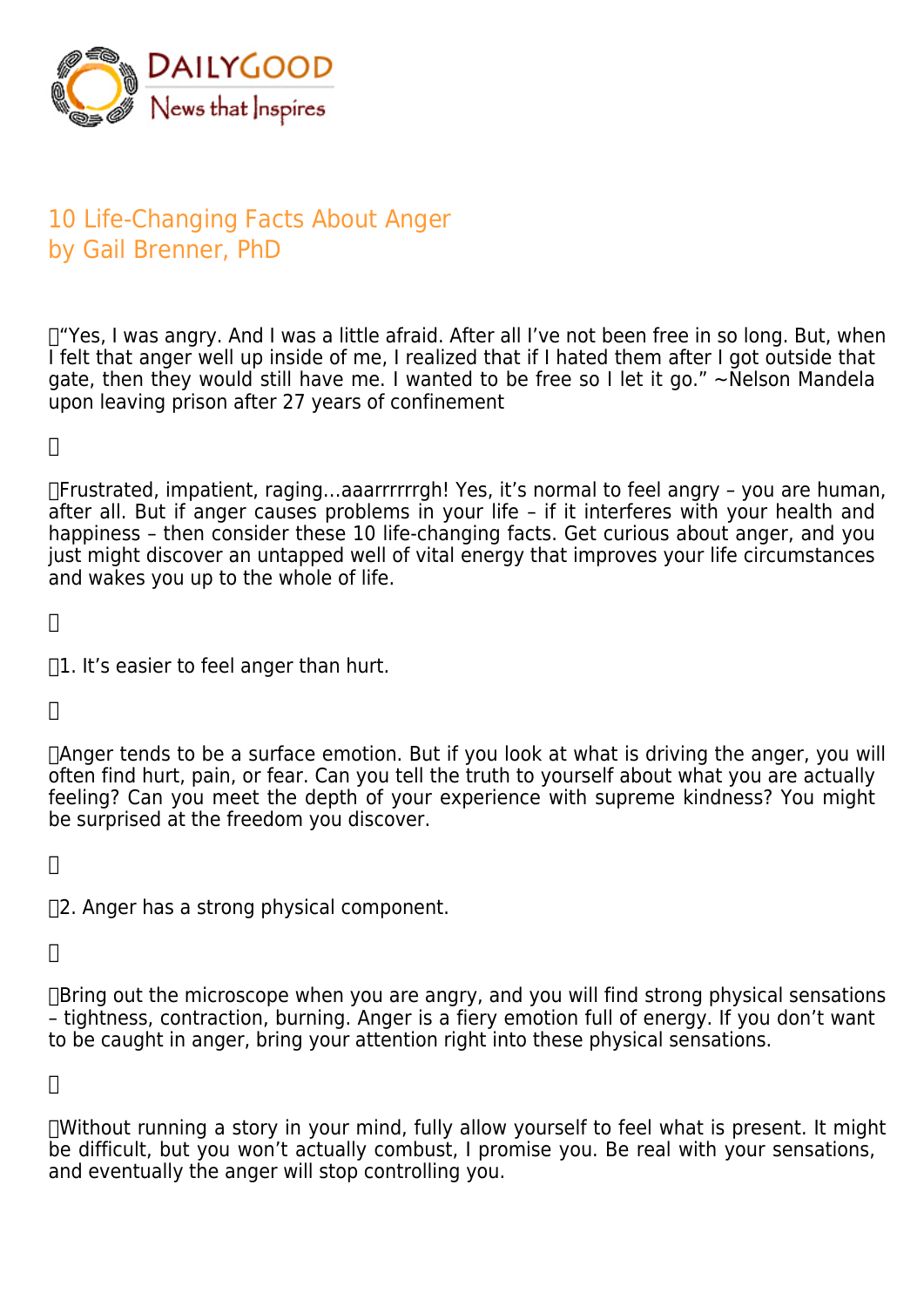$\Box$ 

## 3. Perfectionists are angry.

 $\Box$ 

 Are you a perfectionist? Then take an honest look at what you are saying to yourself. You will undoubtedly find a repetitive loop playing in your mind that is harsher than you might imagine.

 $\Box$ 

 Don't kid yourself – this is anger. If you don't want to be a slave to your perfectionist tendencies, then go to the root of the problem and learn to meet your anger with love.

 $\Box$ 

 4. Stories sustain anger.

 $\Box$ 

 Angry stories barrel through our minds like an out-of-control train careening down the tracks. To find freedom from anger, you must recognize the story and see that repeating it doesn't serve you. Yes, what happened happened. But how much longer are you going to let it be your ball and chain?

 $\Box$ 

 Here are some strategies to help you soften the story:

 $\Box$ 

 $\mathbb{R}^*$  Open up with compassion to everyone involved, including yourself.

 $\mathbb{R}^*$  Recognize that you are bringing the past into the present by repeating the story endlessly.

 $\mathbb{R}^*$  Bring your full attention into the sensations you are experiencing in the moment.

 $\mathbb{R}^*$  Commit to bringing all your actions in alignment with what you really, really want.

 $\Box$ 

 5. Anger comes from an overblown sense of self-importance.

 $\Box$ 

 Often, what underlies anger are statements like, "I'm right" and "I want my way." There is a huge attachment to "I" and the beliefs that "I" holds that causes separation and disharmony.

 $\Box$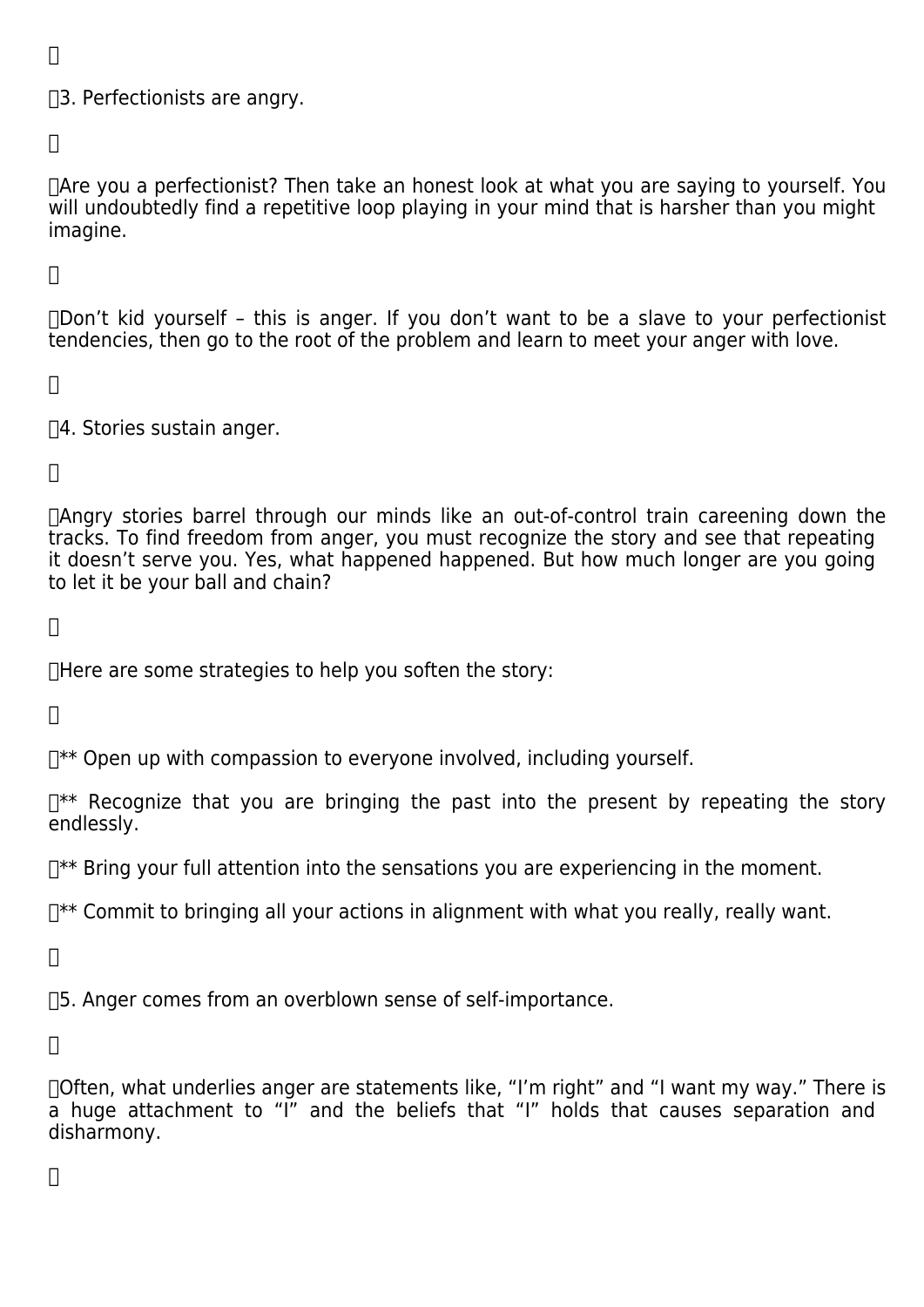Recognize these "I"-focused statements and know that they keep you locked into one way of thinking. Then inquire:

 $\Box$ 

 $\Box^{**}$  Am I really right?

 $\mathbb{R}^*$  Does this wanting to be right serve me – and others?

 $\mathbb{R}^*$  What does it mean to want my own way? What are the implications?

 $\mathbb{R}^*$  Exploration of these "I"-focused beliefs can lead you to untangle the deepest knots that block your happiness.

 $\Box$ 

 6. Anger causes separation.

 $\Box$ 

 Speaking of separation, what are the effects when you are angry? Anger pushes people away, scares them, makes them fight back or shut down. Relationships don't have room to breathe when they are defined by anger. "How could you?" "You shouldn't have…" Sound familiar?

 $\Box$ 

Themember that anger - or any reaction - is not the fault of the other. If you are angry, look within yourself. Lovingly investigate what has been triggered in you, and your whole perspective on the situation will shift.

 $\Box$ 

 7. Anger gets attention.

 $\Box$ 

 Maybe you express anger because you want attention. Depending on the circumstance, this could be a useful strategy.

 $\prod$ 

 $\Box$ But consider this: there may be other ways for you to express yourself so that you are heard. Open up your mind and heart to all the possibilities.

 $\Box$ 

 $\Box$ 8. Unexplored anger can mute your experience of life.

 $\Box$ 

 Are you sitting on a hotbed of anger, but keeping it so underground that you can hardly live? Some people are so intent on keeping peace that they minimize the truth of their